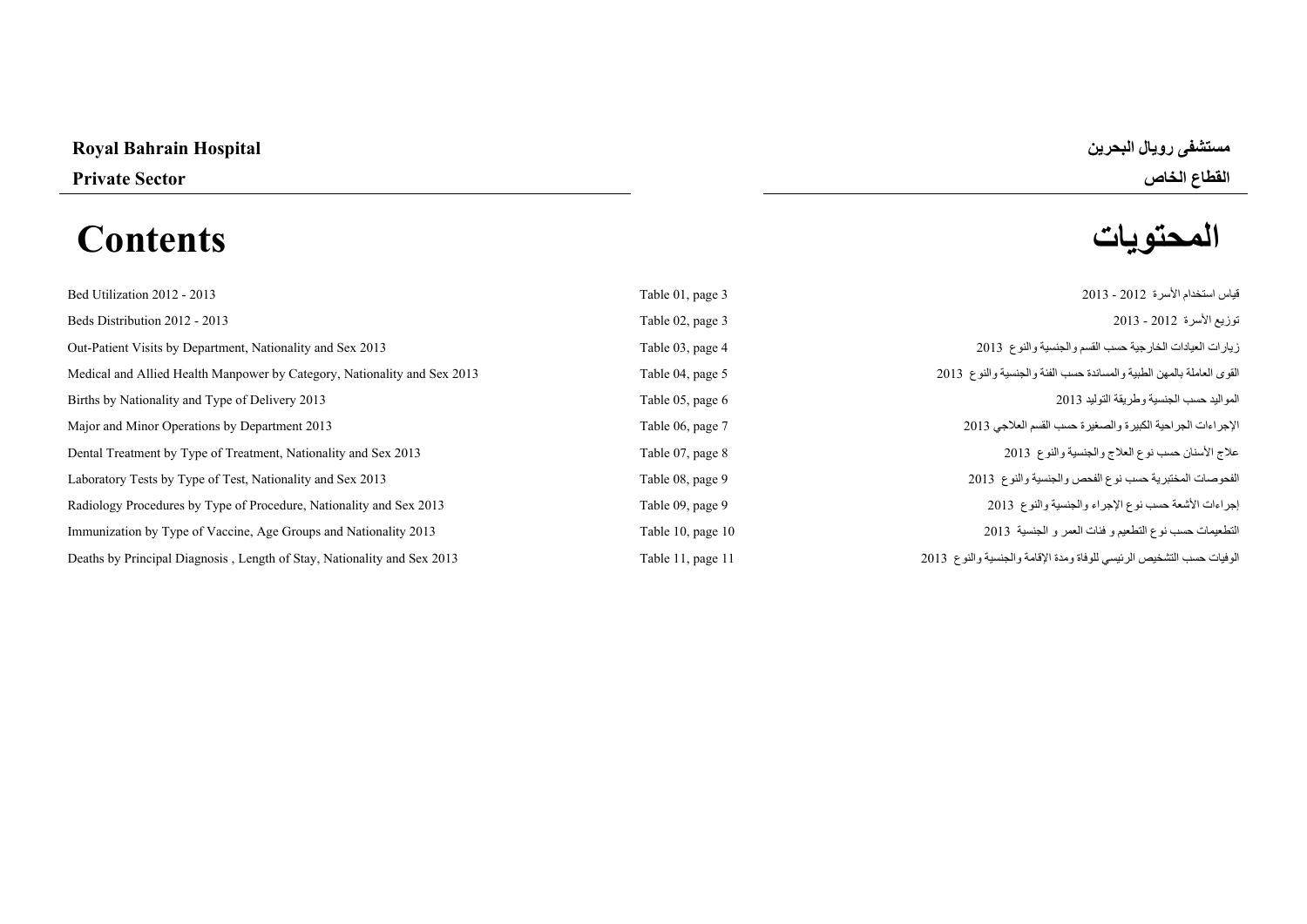<span id="page-1-0"></span>

| <b>Description</b>      | 2013   | 2012   | 2011   | البيان                  |
|-------------------------|--------|--------|--------|-------------------------|
| Total admissions        | 4,012  | 3,280  | 1,041  | إجمالي الدخول           |
| Total discharges        | 4,005  | 3,275  | 1,031  | .<br>إجمالي الخروج      |
| Number of beds          | 32     | 31     | 30     | عدد الأسر ة             |
| Bed days available      | 11,680 | 11,346 | 10,950 | أيام الأسرة             |
| Patient days-overnight  | 7,537  | 2,650  | 1,500  | أيام المرضي             |
| Patients days < 1 day   | 1,124  | 302    | 174    | أيام المرضىي أقل من يوم |
| Total patients days     | 8,661  | 2,952  | 1,674  | جملة أيام المرضى        |
| Bed occupancy rate      | 74.2   | 26.0   | 15.3   | معدل أشغال السرير       |
| Turnover rate           | 125.2  | 105.6  | 34.4   | معدل دوران السرير       |
| Turnover interval       | 0.8    | 2.6    | 9.0    | فترة فراغ السرير        |
| Average daily admission | 11.0   | 9.0    | 2.9    | متوسط الدخول اليومي     |
| Average daily discharge | 11.0   | 8.9    | 2.8    | متوسط الخروج اليومى     |
| Average length of stay  | 2.2    | 0.9    | 1.6    | منّه سط مدة الأقامة     |

# **جدول 01 Table قياس استخدام األسرة 2011 - 2013 Bed Utilization 2011 - 2013**

#### **Beds Distribution 2011 - 2013 جدول 02 Table توزيع األسرة 2011 - 2013**

|                                  |      |      |                 | الخدمة                                    |
|----------------------------------|------|------|-----------------|-------------------------------------------|
| <b>Service</b>                   | 2013 | 2012 | 2011            |                                           |
| Private Ward                     | 24   | 24   | 24              | الجناح الخاص                              |
| Intensive Care Unit              | 3    | 2    |                 | وحدة العناية القصوى                       |
| Obstetrics / Gynecology          | 5    | 5    | 5               | أمراض النساء والولادة                     |
| <b>Total</b>                     | 32   | 31   | 30 <sub>l</sub> | الحملة                                    |
|                                  |      |      |                 |                                           |
| Day Case Unit                    | 13   | 9    | 10              | وحدة الإقامة القصبر ة                     |
| Special Care Baby Unit / Nursery | 8    | 5    | 5               | وحدة العنابة الخاصية بالمواليد / الحضيانة |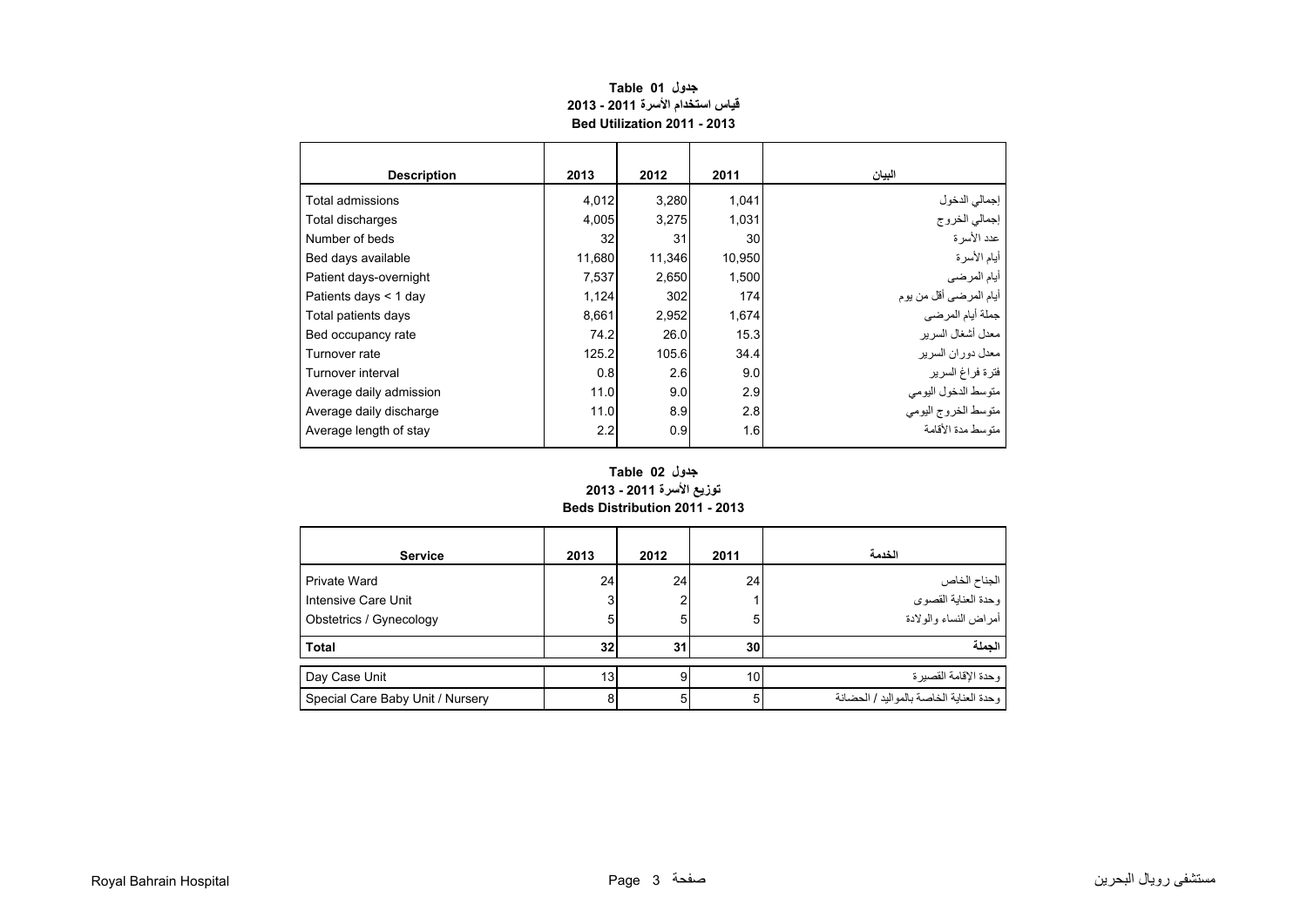<span id="page-2-0"></span>

|                         | الجملة<br><b>Total</b> |        | Non-Bahraini |              | غیر بحرینی | <b>Bahraini</b> |              | بحرينى |           |                       |
|-------------------------|------------------------|--------|--------------|--------------|------------|-----------------|--------------|--------|-----------|-----------------------|
|                         |                        |        |              |              |            |                 |              |        |           |                       |
|                         | الحملة                 | أنشى   | ذكر          | الجملة       | أنشى       | نكر             | الجملة       | أنشى   | ذكر       |                       |
| <b>Department</b>       | <b>Total</b>           | Female | <b>Male</b>  | <b>Total</b> | Female     | Male            | <b>Total</b> | Female | Male      | القسم                 |
| A&E Clinic              | 20,120                 | 13.010 | 7.110        | 10.010       | 6.785      | 3,225           | 10,110       | 6,225  | 3,885     | عيادة الطوارئ         |
| Dental                  | 23,169                 | 11.069 | 12.100       | 12.880       | 6.980      | 5,900           | 10,289       | 4.089  | 6,200     | الأسنان               |
| Medical                 | 10,305                 | 5,250  | 5.055        | 3,265        | 1,225      | 2.040           | 7,040        | 4,025  | 3,015     | الأمراض الباطنية      |
| Obstetrics & Gynecology | 27,057                 | 27,057 | <b>NA</b>    | 10,203       | 10,203     | <b>NA</b>       | 16,854       | 16,854 | <b>NA</b> | أمراض النساء والولادة |
| Paediatrics             | 26,248                 | 10,203 | 16,045       | 12,808       | 4,583      | 8,225           | 13,440       | 5,620  | 7,820     | أمراض الأطفال         |
| Surgical                | 2,306                  | 1,075  | 1,231        | 1,344        | 625        | 719             | 962          | 450    | 512       | الجراحة               |
| Orthopedics             | 11,999                 | 5.031  | 6.968        | 4,820        | 2,010      | 2.810           | 7,179        | 3.021  | 4,158     | العظام والكسور        |
| Ear, Nose & Throat      | 10,836                 | 4.900  | 5,936        | 6.200        | 2,600      | 3.600           | 4,636        | 2,300  | 2,336     | أنف وأذن وحنجرة       |
| Dermatology             | 3,070                  | 1,270  | 1,800        | 1,830        | 810        | 1,020           | 1,240        | 460    | 780       | الأمراض الجلدية       |
| Neurology               | 230                    | 130    | 100          | 100          | 40         | 60              | 130          | 90     | 40        | أمراض الجهاز العصبي   |
| <b>Plastic Surgery</b>  | 9,181                  | 7,011  | 2.170        | 4,620        | 3,990      | 630             | 4,561        | 3.021  | 1,540     | جراحة التجميل         |
| Cardiology              | 4,771                  | 1.390  | 3.381        | 3,226        | 890        | 2,336           | 1,545        | 500    | 1,045     | أمراض القلب           |
| Gastroenterology        | 3,516                  | 1,644  | 1.872        | 1,784        | 474        | 1.310           | 1,732        | 1.170  | 562       | أمراض الجهاز الهضمي   |
| Urology                 | 2,241                  | 745    | 1,496        | 1,361        | 425        | 936             | 880          | 320    | 560       | أمراض المسالك البولية |
| Physiotherapy           | 6,365                  | 2,067  | 4,298        | 2,428        | 980        | 1,448           | 3,937        | 1,087  | 2,850     | العلاج الطبيعي        |
| Dietition & Nutrition   | 1,523                  | 928    | 595          | 628          | 308        | 320             | 895          | 620    | 275       | حمية غذائية وتغذية    |
| Opthalmology            | 2,978                  | 1,489  | 1,489        | 1,252        | 573        | 679             | 1,726        | 916    | 810       | أمراض العيون          |
| <b>Total</b>            | 165,915                | 94,269 | 71,646       | 78,759       | 43,501     | 35,258          | 87,156       | 50,768 | 36,388    | الجملة                |

# **جدول 03 Table زيارات العيادات الخارجية حسب القسم والجنسية والنوع <sup>2013</sup> Out-Patient Visits by Department, Nationality and Sex 2013**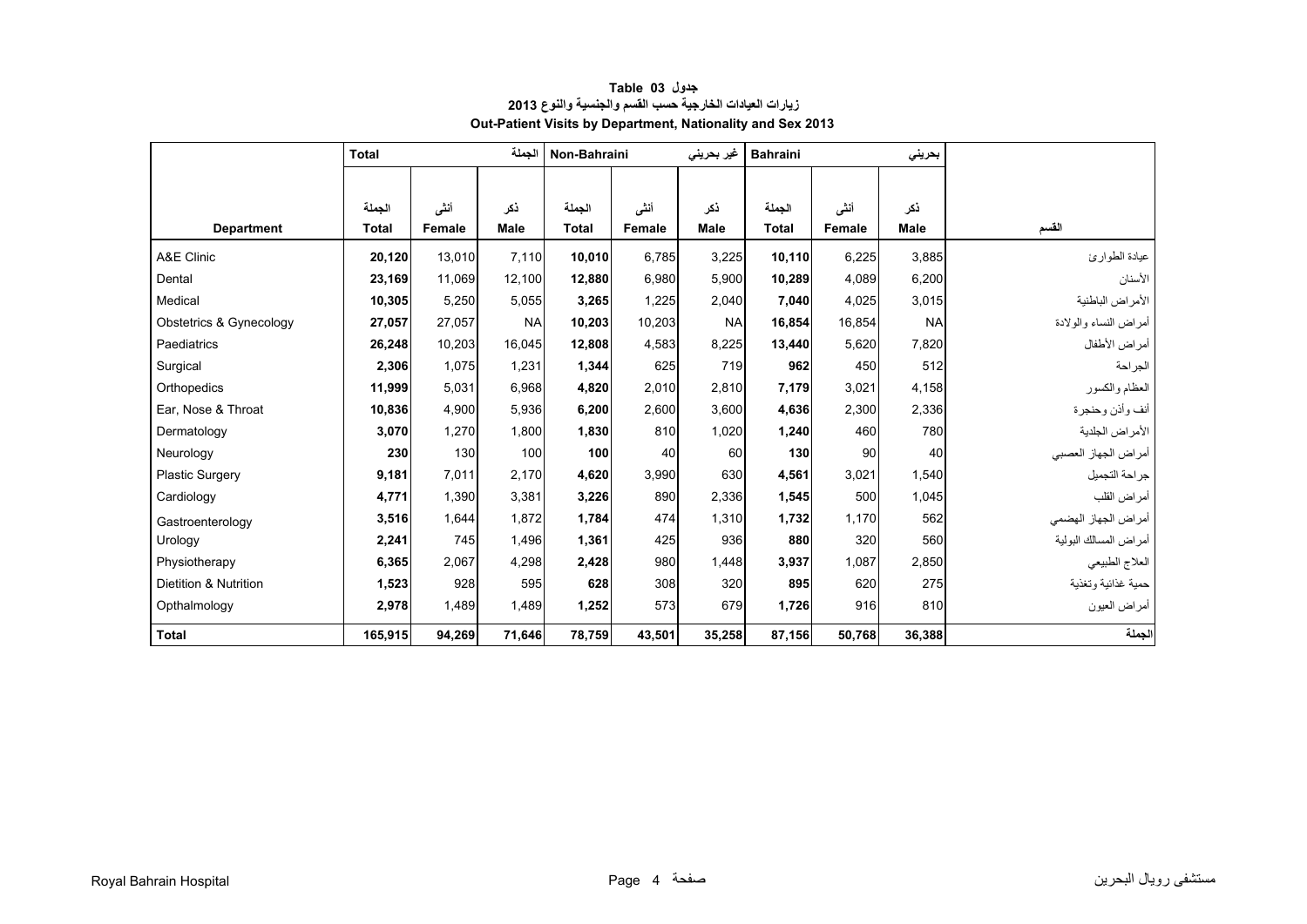#### **القوى العاملة بالمھن الطبية والمساندة حسب الفئة والجنسية والنوع <sup>2013</sup> Medical and Allied Health Manpower by Category, Nationality and Sex 2013 جدول 04 Table**

<span id="page-3-0"></span>

|                                                         | <b>Total</b> |        | الجملة | Non-Bahraini |        |      | Bahraini غير بحريني |        | بحريني |                                   |
|---------------------------------------------------------|--------------|--------|--------|--------------|--------|------|---------------------|--------|--------|-----------------------------------|
|                                                         |              |        |        |              |        |      |                     |        |        |                                   |
|                                                         | لجملة        | أننى   | ذكر    | الجملة       | أنشى   | ذكر  | الجملة              | أنشى   | نكر    |                                   |
| Category                                                | <b>Total</b> | Female | Male   | <b>Total</b> | Female | Male | <b>Total</b>        | Female | Male   | الفئة                             |
| Physicians                                              | 37           | 10     | 27     | 30           | 8      | 22   |                     |        |        | الأطباء                           |
| <b>Dentists</b>                                         |              |        | 2      |              |        |      |                     |        |        | أطباء الأسنان                     |
| Pharmacists & Technicians                               |              |        | 3      |              |        |      |                     |        |        | الصيادلة وفنيو صيدلة              |
| Nurses *                                                | 72           | 62     | 10     | 70           | 60     | 10   |                     |        |        | الممرضين *                        |
| Dental Hygienists & Technicians                         |              |        |        |              |        |      |                     |        |        | فنيو صحة الفم والأسنان            |
| Laboratory Technologists & Technicians                  |              |        | 2      |              | 5      |      |                     |        |        | محللو وفنيو مختبر                 |
| Radiographers & Technicians                             |              |        | 3      |              | っ      |      |                     |        |        | مصورو وفنيو أشعة                  |
| Physiotherapists, Occupational Therapists & Technicians |              |        | 5      |              |        |      |                     |        |        | فنيو علاج طبيعي وتأهيل مهني       |
| Anaesthesia Technician                                  |              |        |        |              |        |      |                     |        |        | فنيو التخدير                      |
| Electro Cardiogram technician                           |              |        |        |              |        |      |                     |        |        | فنيو تخطيط القلب                  |
| Paramedic and Respiratory Specialist                    |              |        | 2      |              |        |      |                     |        |        | المسعفين و أخصائيي الننفس الصناعي |

\* Nurses excluding practical nurses and other grades below staff nurse . . األقل والفئات العمليين الممرضين يشمل ال العدد : الممرضين\*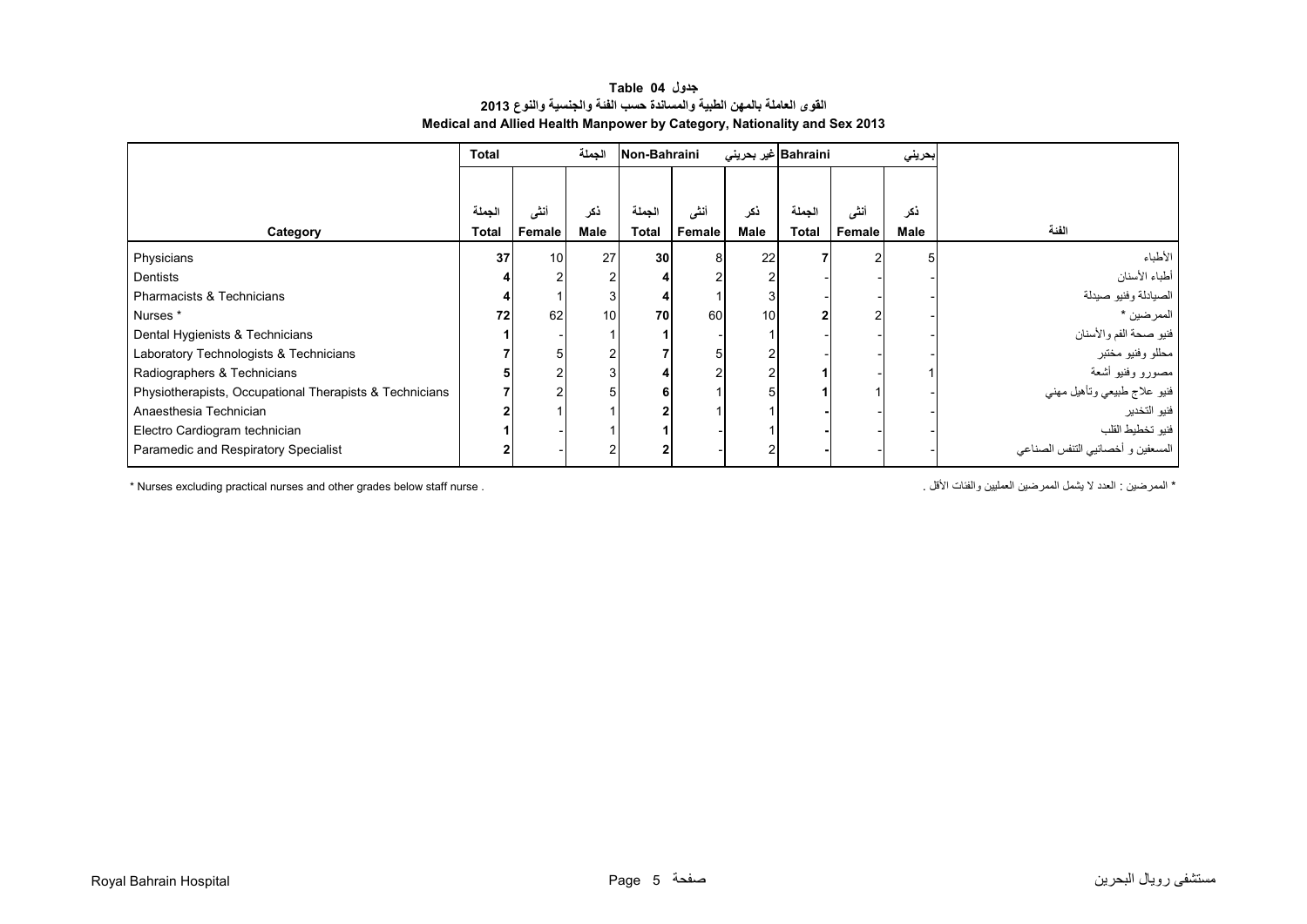<span id="page-4-0"></span>

|                           |               |               |                   | <b>Live Births</b>   |               |                      |               |                            |
|---------------------------|---------------|---------------|-------------------|----------------------|---------------|----------------------|---------------|----------------------------|
| <b>Births</b>             | جملة          | المواليد      | جملة المواليد     | <b>Premature</b>     | الخدج         | <b>Full Term</b>     | مكتمل         | المواليد                   |
|                           | المواليد      | الموتى        | الأحياء           | مشوه                 | سليم          | مشوه                 | سليم          |                            |
| Nationality / type        | <b>Total</b>  | <b>Still</b>  | <b>Total Live</b> | Congenital           | <b>Normal</b> | Congenital           | <b>Normal</b> | الجنسية / طريقة التوليدَ   |
| of delivery               | <b>Births</b> | <b>Births</b> | <b>Births</b>     | <b>Abnormalities</b> |               | <b>Abnormalities</b> |               |                            |
| <b>Bahraini</b>           |               |               |                   |                      |               |                      |               | بحريني                     |
| Normal Delivery           |               |               |                   |                      |               |                      |               | ولادة طبيعية               |
| Vertex                    | 370           | 3             | 367               |                      |               | 5                    |               | رأسي 361                   |
| <b>Breech</b>             | 1             |               | 1                 |                      |               |                      |               | مقعدة 1                    |
|                           |               |               |                   |                      |               |                      |               |                            |
| <b>Assisted Delivery</b>  |               |               |                   |                      |               |                      |               | ولادة بالمساعدة            |
| Vacuum                    | 3             |               | 3                 |                      |               |                      |               | شفط 3                      |
| Forceps                   |               |               |                   |                      |               |                      |               | جفت                        |
| Caesarian section         | 162           | 1             | 161               |                      |               | 3                    |               | قيصرية 158                 |
| <b>Total Bahraini</b>     | 536           | 4             | 532               | 1                    |               | 8                    | 523           |                            |
|                           |               |               |                   |                      |               |                      |               | الجملة بحرين <i>ي</i><br>ا |
| Non-Bahraini              |               |               |                   |                      |               |                      |               | غير بحرين <i>ي</i>         |
| Normal Delivery           |               |               |                   |                      |               |                      |               | ولادة طبيعية               |
| Vertex                    | 110           |               | 110               |                      |               | 3                    |               | رأسي 107                   |
| <b>Breech</b>             |               |               |                   |                      |               |                      |               | مقعدة ا                    |
|                           |               |               |                   |                      |               |                      |               |                            |
| <b>Assisted Delivery</b>  |               |               |                   |                      |               |                      |               | و لادة بالمساعدة           |
| Vacuum                    | 1             |               | 1                 |                      |               |                      |               | شفط 1                      |
| Forceps                   |               |               |                   |                      |               |                      |               | جفت                        |
| Caesarian section         | 74            |               | 74                |                      |               | 2                    |               | قيصرية 72                  |
| <b>Total Non-Bahraini</b> | 185           |               | 185               |                      |               | 5                    | 180           | الجملة غير بحريني          |
| <b>Grand Total</b>        | 721           | 4             | 717               | 1                    |               | 13                   | 703           | الجملة الكلية              |

#### **جدول 05 Table المواليد حسب الجنسية وطريقة التوليد <sup>2013</sup> Births by Nationality and Type of Delivery 2013**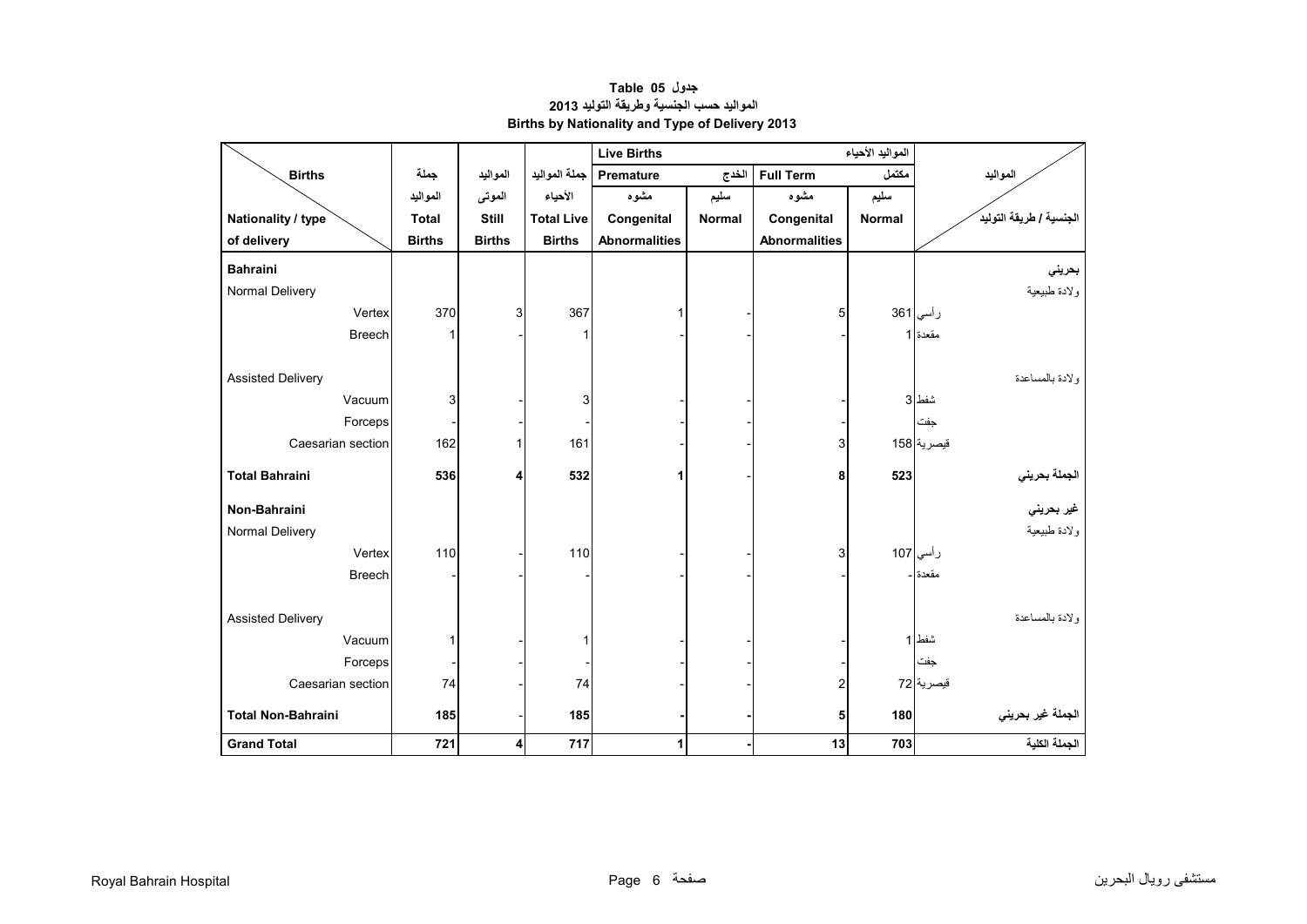<span id="page-5-0"></span>

|                        | <b>Procedure Type</b>  |                       | نوع الإجراء           |                       |
|------------------------|------------------------|-----------------------|-----------------------|-----------------------|
| <b>Department</b>      | الجملة<br><b>Total</b> | صغيرة<br><b>Minor</b> | كبيرة<br><b>Major</b> | القسم                 |
| <b>General Surgery</b> | 254                    | 156                   | 98                    | الجراحة العامة        |
| Orthopedics & Fracture | 476                    | 250                   | 226                   | العظام                |
| Urology                | 259                    | 162                   | 97                    | أمراض المسالك البولية |
| <b>Plastic Surgery</b> | 312                    | 110                   | 202                   | جراحة التجميل         |
| Ear, Nose & Throat     | 210                    | 98                    | 112                   | أنف وأذن وحنجرة       |
| Gynecology             | 335                    | 99                    | 236                   | أمر اض النساء         |
| Dental                 | 80                     | 75                    | 5                     | الأسنان               |
| Endoscopies            | 189                    | 77                    | 112                   | المناظير              |
| <b>Total</b>           | 2,115                  | 1,027                 | 1,088                 | الحملة                |

# **جدول 06 Table اإلجراءات الجراحية الكبيرة <sup>و</sup> الصغيرة حسب القسم العالجي <sup>2013</sup> Major and Minor Operations by Department 2013**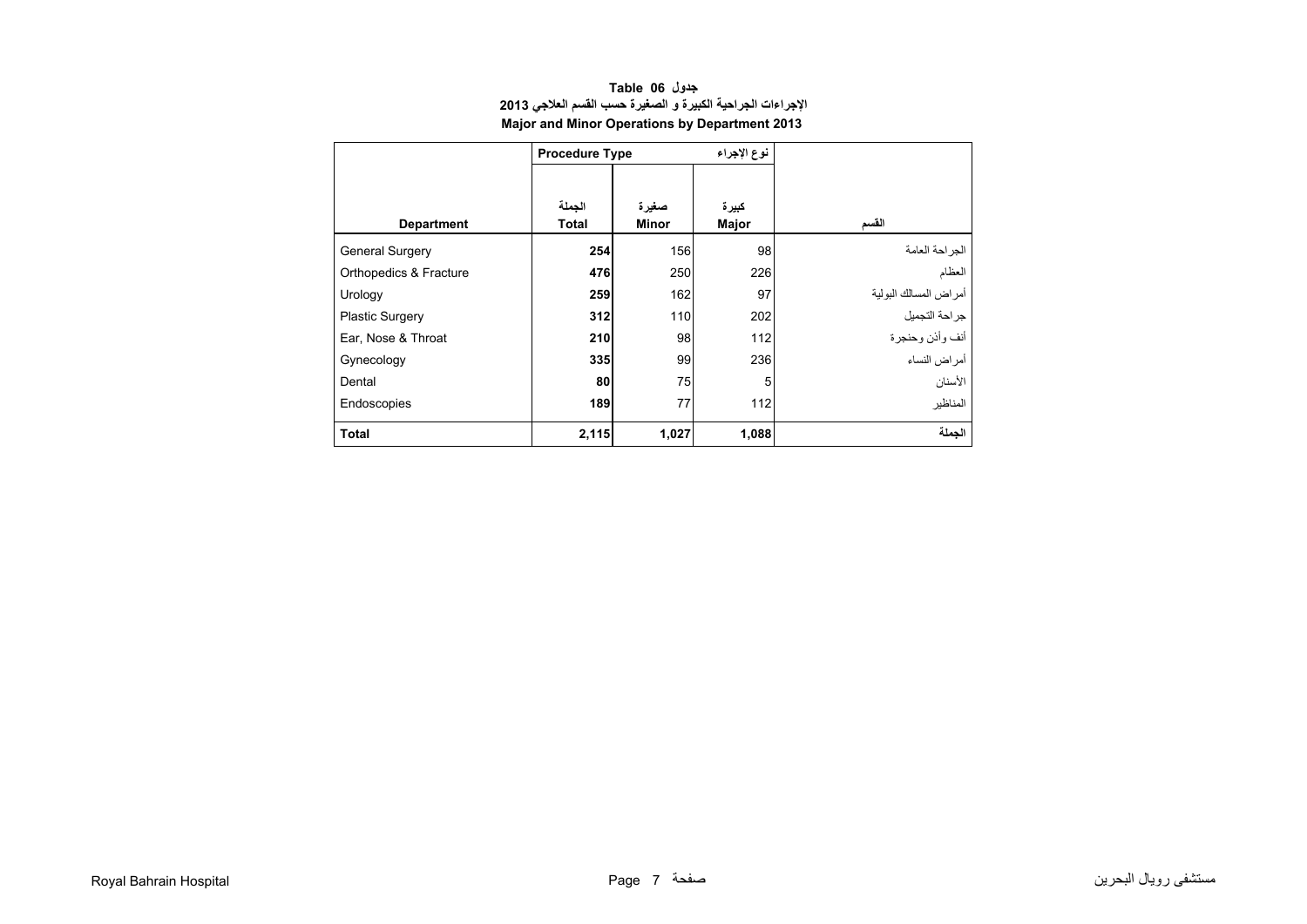<span id="page-6-0"></span>

|                          | <b>Total</b> |        | الجملة      | Non-Bahraini |        | غیر بحرینی  | <b>Bahraini</b> |        | بحريني      |                |
|--------------------------|--------------|--------|-------------|--------------|--------|-------------|-----------------|--------|-------------|----------------|
|                          |              |        |             |              |        |             |                 |        |             |                |
|                          | الجملة       | أننى   | ذكر         | الجملة       | أننى   | ذكر         | الجملة          | أنشى   | ذكر         |                |
| <b>Type of Treatment</b> | Total        | Female | <b>Male</b> | <b>Total</b> | Female | <b>Male</b> | <b>Total</b>    | Female | <b>Male</b> | نوع العلاج     |
| General treatment        | 2,731        | 1,478  | 1,253       | 1,638        | 824    | 814         | 1,093           | 654    | 439         | العلاج العام   |
| Gum treatment            | 578          | 286    | 292         | 332          | 140    | 192         | 246             | 146    | 100         | علاج اللثة     |
| Nerve                    | 686          | 385    | 301         | 415          | 222    | 193         | 271             | 163    | 108         | علاج الأعصاب   |
| Surgical treatment       | 179          | 92     | 87          | 130          | 68     | 62          | 49              | 24     | 25          | العلاج الجراحي |
| Filling                  | 771          | 418    | 353         | 452          | 245    | 207         | 319             | 173    | 146         | الحشو          |
| Extraction               | 146          | 62     | 84          | 94           | 40     | 54          | 52              | 22     | 30          | الخلع          |
| Denture                  | 439          | 225    | 214         | 249          | 125    | 124         | 190             | 100    | 90          | التركيب        |
| Orthodontics             | 3,884        | 2,847  | 1,037       | 1,427        | 972    | 455         | 2,457           | 1,875  | 582         | تقويم الأسنان  |
| <b>Total</b>             | 9,414        | 5,793  | 3,621       | 4,737        | 2,636  | 2,101       | 4,677           | 3,157  | 1,520       | الجملة         |

# **جدول 07 Table عالج األسنان حسب نوع العالج والجنسية والنوع <sup>2013</sup> Dental Treatment by Type of Treatment, Nationality and Sex 2013**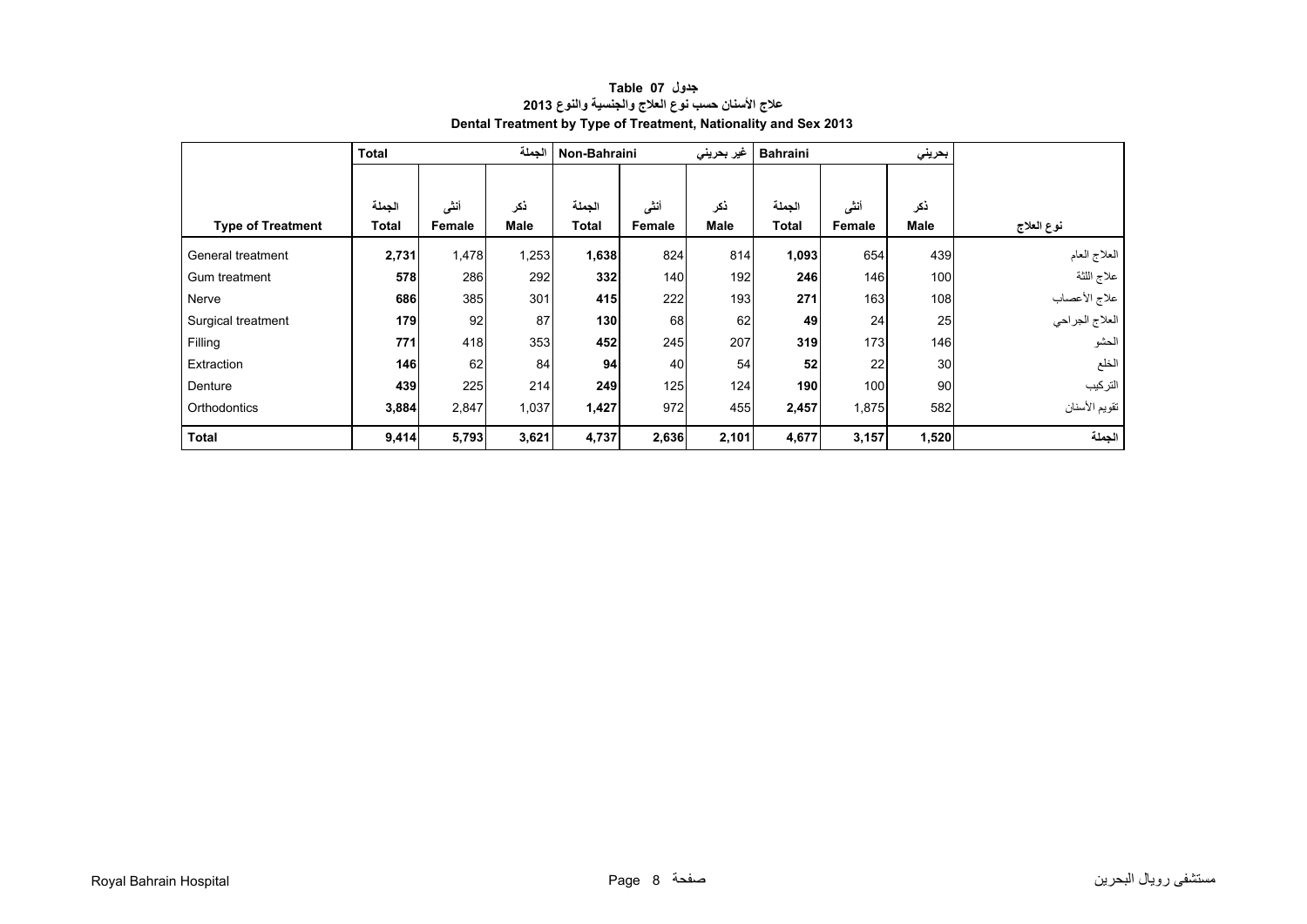<span id="page-7-0"></span>

|                                    | <b>Total</b> |        |        | Non-Bahraini الجملة |        | Bahraini غیر بحرینی |              |        | بحرينى |                                |
|------------------------------------|--------------|--------|--------|---------------------|--------|---------------------|--------------|--------|--------|--------------------------------|
|                                    | الحملة       | أنثى   | نكر    | الحملة              | أنثى   | ذكر                 | الحملة       | أننسى  | ذكر    |                                |
| <b>Type of Test</b>                | <b>Total</b> | Female | Male   | <b>Total</b>        | Female | <b>Male</b>         | <b>Total</b> | Female | Male   | نوع الفحص                      |
| Clinical chemistry of blood        | 21,237       | 8,607  | 12,630 | 13,030              | 4,053  | 8,977               | 8,207        | 4,554  | 3,653  | فحص الدم الكيميائي             |
| Endocrine function tests & enzymes | 3,775        | 2,642  | 1,133  | 1,743               | ,220   | 523                 | 2,032        | 1,422  | 610    | فحوصات الغدد الصماء والأنزيمات |
| Microbiology                       | 6,135        | 4,567  | 1,568  | 2,767               | ,846   | 921                 | 3,368        | 2,721  | 647    | الفحو صبات الميكر وبية         |
| Serology & immunology              | 7,332        | 4,289  | 3,043  | 3,840               | 2,020  | 1,820               | 3,492        | 2,269  | 1,223  | فحوصات الأمصال والمناعة        |
| Haematology                        | 13,587       | 8,104  | 5,483  | 6,296               | 3,381  | 2.915               | 7,291        | 4,723  | 2,568  | تحاليل الدم                    |
| Histology/Cytopathology            | 1,247        | 879    | 368    | 656                 | 413    | 243                 | 591          | 466    | 125    | فحو صبات الأنسجة المجهر بة     |
| <b>Total</b>                       | 53,313       | 29,088 | 24,225 | 28,332              | 12,933 | 15,399              | 24,981       | 16,155 | 8,826  | الحملة                         |

#### **جدول 08 Table الفحوصات المختبرية حسب نوع الفحص والجنسية والنوع <sup>2013</sup> Laboratory Tests by Type of Test, Nationality and Sex 20123**

#### **Radiology Procedures by Type of Procedure, Nationality and Sex 2013 جدول 09 Table إجراءات األشعة حسب نوع اإلجراء والجنسية والنوع <sup>2013</sup>**

|                          | <b>Total</b> |        | الحملة      |              | Bahraini   غیر بحرینی<br>Non-Bahraini |             |              |                 | بحريني      |                            |
|--------------------------|--------------|--------|-------------|--------------|---------------------------------------|-------------|--------------|-----------------|-------------|----------------------------|
|                          | الجملة       | أننسى  | نكر         | الجملة       | أنشى                                  | ذكر         | الحملة       | أنشى            | ذكر         |                            |
| <b>Type of Procedure</b> | <b>Total</b> | Female | <b>Male</b> | <b>Total</b> | Female                                | <b>Male</b> | <b>Total</b> | <b>Female</b>   | <b>Male</b> | نوع الإجراء                |
| CT                       | 611          | 275    | 336         | 324          | 132                                   | 192         | 287          | 143             | 144         | تصوير طبقي محوري           |
| X Ray                    | 8,760        | 7,429  | 1,331       | 3,291        | 2,470                                 | 821         | 5,469        | 4,959           | 510         | الموجات فوق الصوتية        |
| Ultrasound               | 7,526        | 3,587  | 3,939       | 3,664        | .528                                  | 2,136       | 3,862        | 2,059           | 1,803       | عام                        |
| <b>MRI</b>               | 79           | 36     | 43          | 27           | 6                                     | 21          | 52           | 30 <sup>l</sup> | 22          | التصوير بالرنين المغناطيسي |
| Total                    | 16,976       | 11,327 | 5,649       | 7,306        | 4,136                                 | 3,170       | 9,670        | 7,191           | 2,479       | الحملة                     |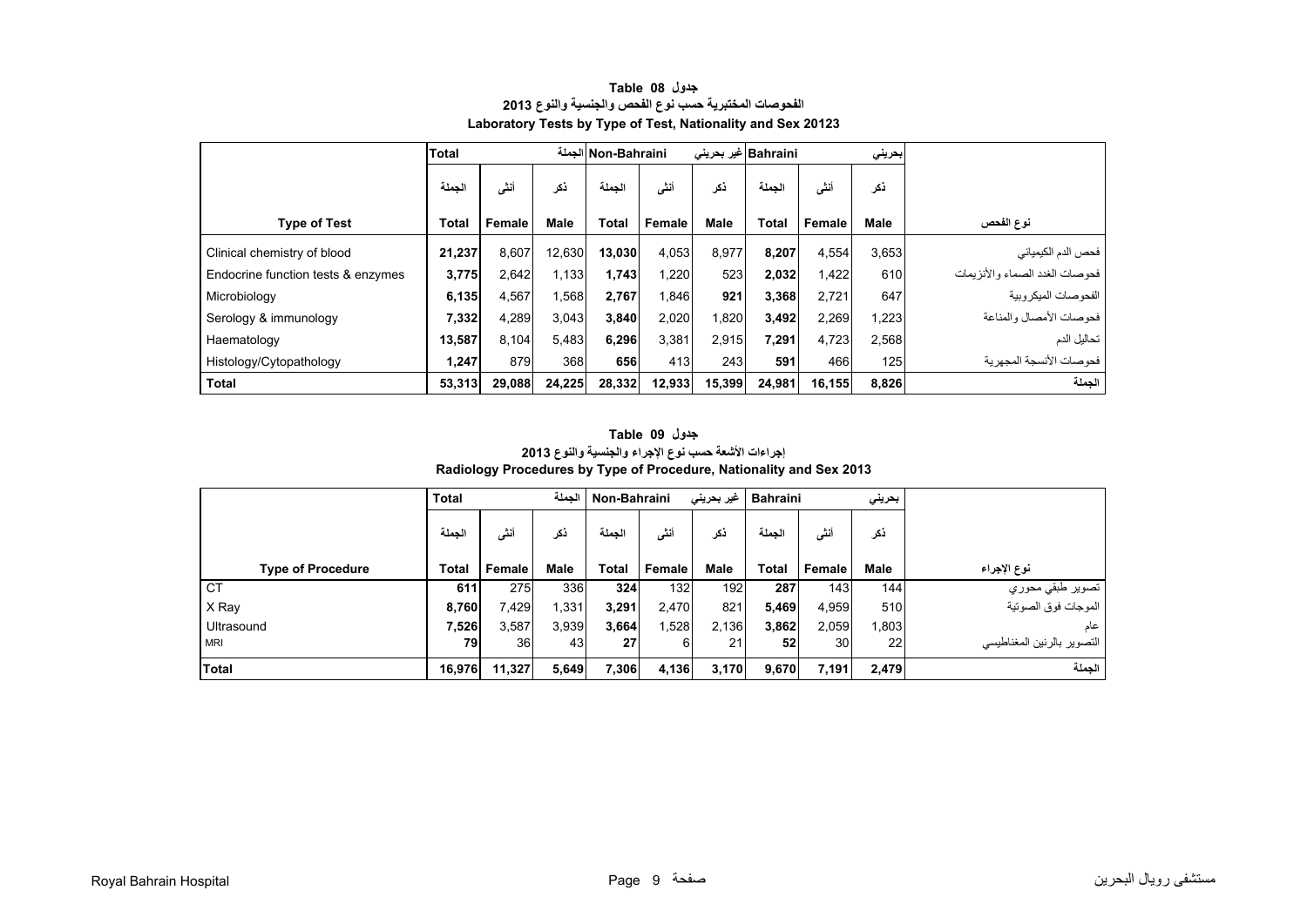<span id="page-8-0"></span>

|              | الجملة       |                   |              | من سنتين الى خمس سنوات |                   |              | من سنة الى سنتين |                   |              | أقل من سنة   |                 |                            |                                      |
|--------------|--------------|-------------------|--------------|------------------------|-------------------|--------------|------------------|-------------------|--------------|--------------|-----------------|----------------------------|--------------------------------------|
|              | <b>Total</b> |                   |              | $2 - 5$ years          |                   |              | $1 - 2$ years    |                   |              | Below 1 year |                 |                            |                                      |
|              |              |                   |              |                        |                   |              |                  |                   |              |              |                 |                            |                                      |
| الجملة       | غير بحريني   | بحريني            | الجملة       | غير بحريني             | بحريني            | الجملة       | غير بحريني       | بحريني            | الجملة       | غير بحريني   | بحريني          |                            | نوع التطعيم                          |
| <b>Total</b> | Non-         |                   | <b>Total</b> | Non-                   |                   | <b>Total</b> | Non-             |                   | <b>Total</b> | Non-         |                 |                            | Type of vaccine                      |
|              |              | Bahraini Bahraini |              |                        | Bahraini Bahraini |              |                  | Bahraini Bahraini |              | Bahraini     | <b>Bahraini</b> |                            |                                      |
|              |              |                   |              |                        |                   |              |                  |                   |              |              |                 | <b>Hepatitis B/DPT/HIB</b> | التهاب الكبد الوبائي (ب) /           |
|              |              |                   |              |                        |                   |              |                  |                   |              |              |                 |                            | التطعيم الثلاثي/هيموفلز انفلونزا (ب) |
| 95           | 61           | 34                |              |                        |                   |              |                  |                   | 95           | 61           | 34              | Dose 1                     | جرعة أولىي                           |
| 69           | 48           | 21                | 2            |                        |                   |              |                  |                   | 67           | 46           | 21              | Dose 2                     | جرعة ثانية                           |
| 68           | 49           | 19                |              |                        |                   |              |                  |                   | 68           | 49           | 19              | Dose 3                     | جرعة ثالثة                           |
| 60           | 54           | $6 \mid$          |              |                        |                   | 60           | 54               | 6                 |              |              |                 | Booster 1 dose             | جرعة منشطة أولي                      |
| 20           | 18           | $\overline{c}$    | 20           | 18                     | $\overline{2}$    |              |                  |                   |              |              |                 | Booster 2 dose             | جرعة منشطة ثانية                     |
|              |              |                   |              |                        |                   |              |                  |                   |              |              |                 | Poliomyelitis              | شلل الأطفال                          |
| 94           | 61           | 33                |              |                        |                   |              |                  |                   | 94           | 61           | 33              | Dose 1                     | جرعة أولىي                           |
| 65           | 42           | 23                |              |                        |                   |              |                  |                   | 65           | 42           | 23              | Dose 2                     | جرعة ثانية                           |
| 64           | 46           | 18                |              |                        |                   |              |                  |                   | 64           | 46           | 18              | Dose 3                     | جرعة ثالثة                           |
| 52           | 46           | $6 \mid$          |              |                        |                   |              |                  |                   | 64           | 46           | 18              | Booster 1 dose             | جرعة منشطة أولى                      |
| 27           | 25           | $\overline{2}$    | 27           | 25                     | $\overline{2}$    |              |                  |                   |              |              |                 | Booster 2 dose             | جرعة منشطة ثانية                     |
|              |              |                   |              |                        |                   |              |                  |                   |              |              |                 | Mumps, Measles, Rubella    | الحصبة والحصبة الألمانية وأبو كعب    |
| 65           | 48           | 17                |              |                        |                   |              |                  |                   | 65           | 48           | 17              | Dose 1                     | جرعة أولىي                           |
|              |              |                   |              |                        |                   |              |                  |                   | <b>NA</b>    | <b>NA</b>    | <b>NA</b>       | Dose 2                     | جرعة ثانية                           |

# **جدول 10 Table التطعيمات حسب نوع التطعيم وفئات العمر والجنسية <sup>2013</sup> Immunization by Type of Vaccine, Age Groups and Nationality 2013**